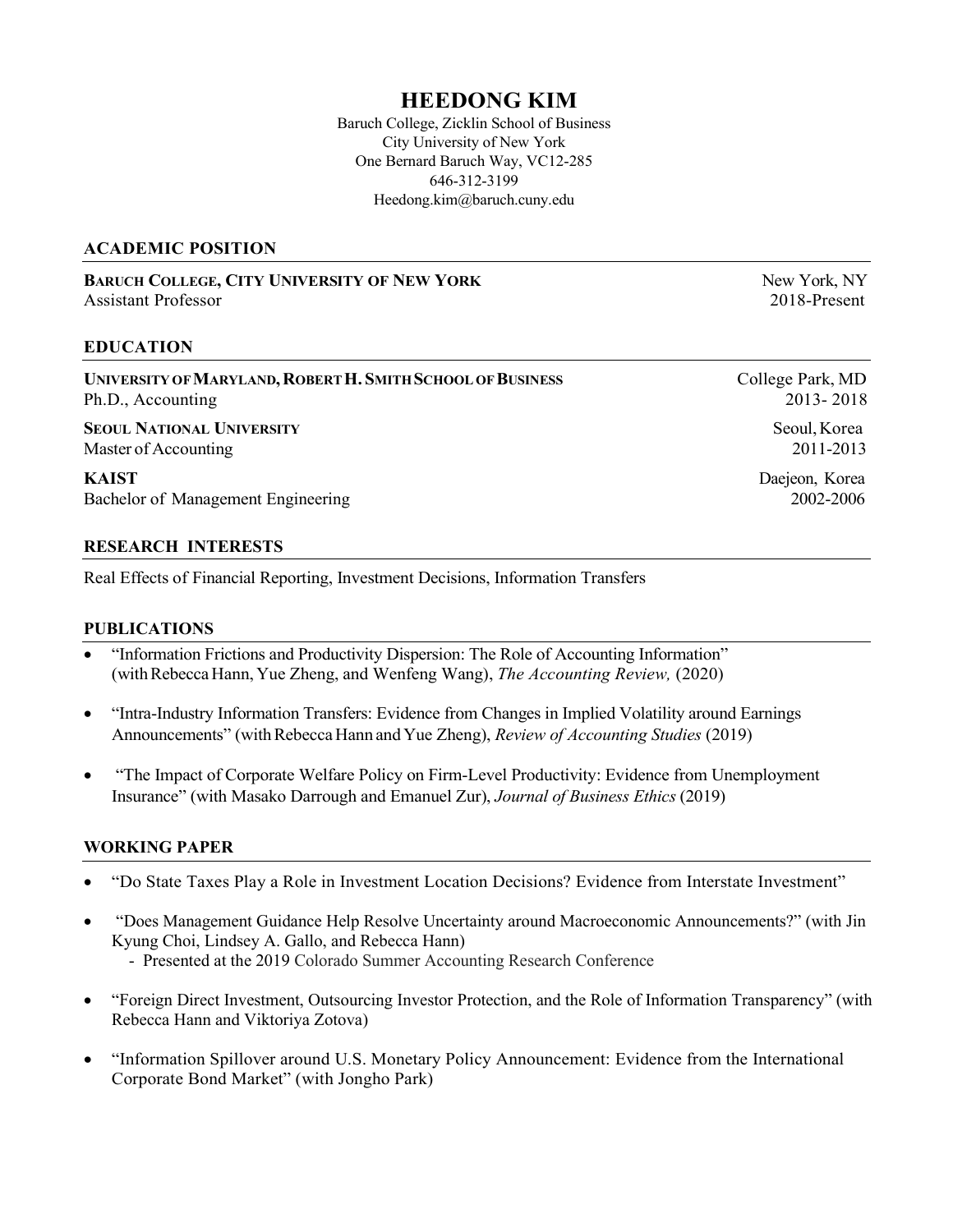### PRESENTATIONS & CONFERENCE PARTICIPATION

- Conference on Financial Economics and Accounting, 2019, New York, NY
- AAA Annual Meeting, 2019 (Discussant)
- PwC Accounting & Tax Symposium, 2019, San Francisco, CA
- Baruch-Fordham-Rutgers Accounting Symposium, 2019
- Presented "Does Management Guidance Help Resolve Uncertainty around Macroeconomic Announcements?"
- Colorado Summer Accounting Research Conference, 2019
- Review of Accounting Studies Conference, 2018 Presented "Intra-Industry Information Transfers: Evidence from Changes in Implied Volatility around Earnings Announcements"
- AAA Annual Meeting, CUNY-Baruch College, Florida International University, Nanyang Technological University, National University of Singapore, Singapore Management University, HKUST, City University of Hong Kong, 2018

Georgetown University research seminar, 2017

Presented "Do State Taxes Play a Role in Investment Location Decisions? Evidence from Interstate Investment"

- AAA Annual Meeting, 2017 (Discussant and moderator)
- AAA/Deloitte/J. Michael Cook Doctoral Consortium, 2017, Westlake, TX
- FARS Midyear Meeting and FARS Doctoral Consortium, 2016, Charlotte, NC
- DC Area Accounting Symposium, 2016, Washington D.C.
- AAA Annual Meeting, 2016 Presented "Volatility Spillovers and Uncertainty Resolution around Earnings Announcements"
- Maryland Junior Corporate Finance Conference, 2016, College Park, MD
- INFORMS Annual Meeting, 2015, Philadelphia, PA Presented "The Impact of Corporate Welfare Policy on Firm-Level Productivity: Evidence from Unemployment Insurance"
- AAA Annual Meeting, 2015, Chicago, IL Presented by coauthor "Information Frictions and Productivity Dispersion: The Role of Accounting Information"

### PROFESSIONAL SERVICES

Ad hoc reviewer

- Management Science, 2020
- Accounting Horizons, 2020, 2021
- Asia-Pacific Journal of Financial Studies, 2020
- AAA Annual Meeting, 2017, 2018
- FARS Midyear Meeting, 2017, 2020
- Hawaii Accounting Research Conference 2019, 2020, 2021
- Mid-Atlantic Region Meeting, 2018

### TEACHING EXPERIENCE

### BARUCH COLLEGE –CUNY

- Instructor, Managerial Accounting (ACC3200, 2019-2021)
- Instructor, Managerial Accounting Theory and Practice (ACC9811, 2021)

### UNIVERSITY OF MARYLAND

- Instructor, Principles of Accounting I (BMGT 220, 2017)
- Instructor, Principles of Accounting I (BMGT 220, 2016)